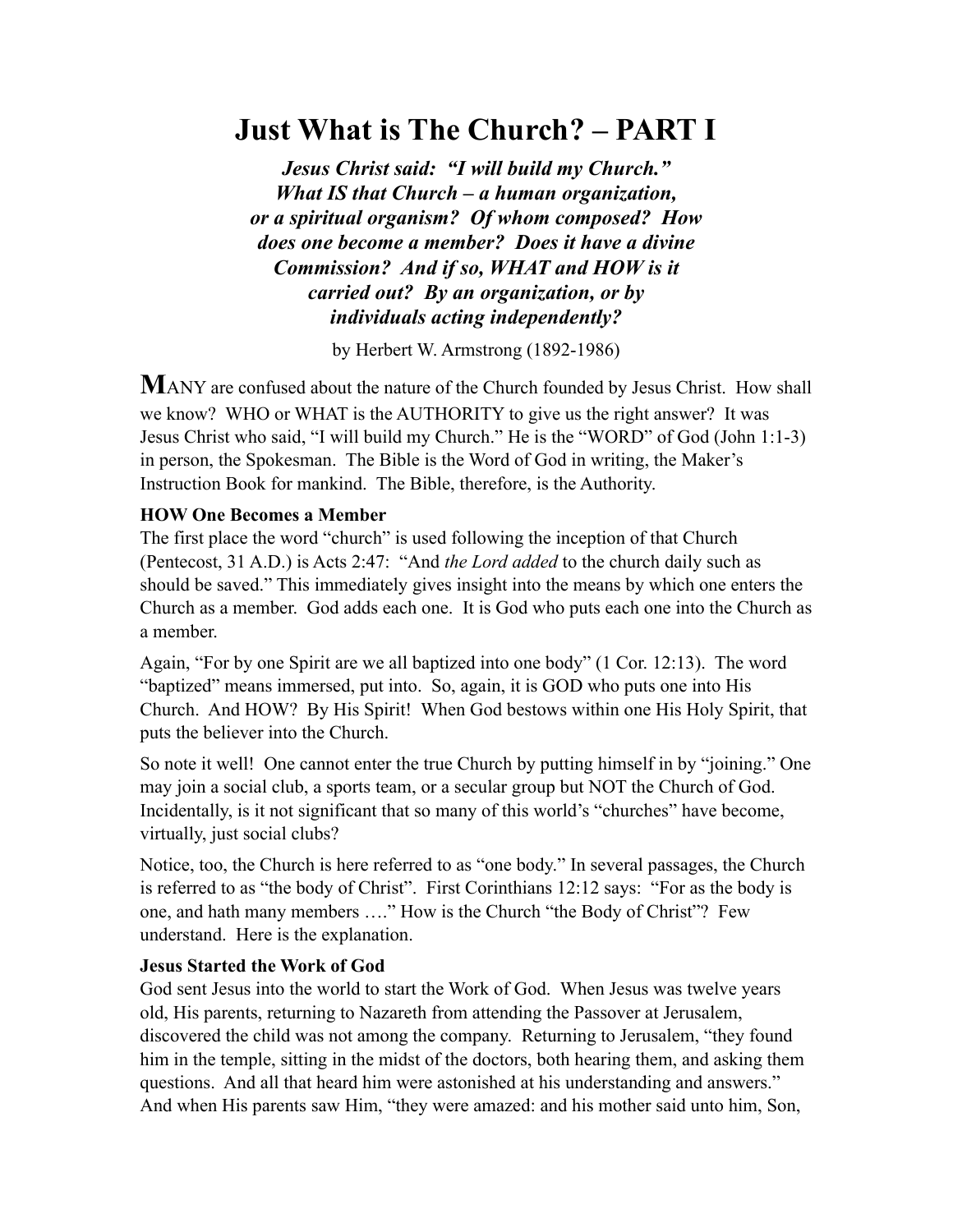why hast thou thus dealt with us? … And he said unto them … wist ye not that I must be about my Father's business?" (Luke 2:40-49).

**[Editorial comment:** A reader rightly questioned this statement. What did he mean Christ came to start the Work? Was not God active in the Old Testament period? From all that Mr. Armstrong has written, and *in the particular context of this article*, we gather that he was talking about Christ starting the work of the New Testament Church. The New Testament Church was started on the Day of Pentecost.**]**

What was His father's business – what is the Work of God?

God sent His Son Jesus into the world in the human flesh as a Messenger with a Message. He was the Messenger of the Covenant, the NEW Covenant, as foretold in Malachi 3:1.

And what was that Message? John the Baptist was to prepare the way before Him (Mal. 3:1). Also His Message was a NEWS ANNOUNCEMENT of advance GOOD NEWS (Gospel means good news) of the future.

So we read: "The beginning of the gospel of Jesus Christ, the Son of God; As it is written in the prophets, Behold, I send my messenger before thy face, which shall prepare thy way before thee …. Now after that John was put in prison, Jesus came into Galilee, preaching the gospel OF THE KINGDOM OF GOD" (Mark 1:1, 2, 14).

# **How Did Jesus Start the Work of God?**

1) By proclaiming the Good News of the coming KINGDOM OF GOD.

2) By calling and teaching His disciples the same Message.

Notice: "Then he [Jesus] called his twelve disciples together, and gave them power and authority over all devils [demons], and to cure diseases. And he sent them to preach the kingdom of God …" (Luke 9:1-2).

# **The Divine Commission**

What is the PURPOSE of the Church – its divine Commission? To proclaim this Gospel as a witness to the world. In other words, to carry on the WORK OF GOD, which Jesus, in person, started.

After His resurrection, He gave His disciples this Commission: "Go ye into all the world, and preach the gospel to every creature" (Mark 16:15). The Commission to the Church, then, is to carry on the Father's business to proclaim the Message of the NEW Covenant that God sent into the world by His Son and Messenger, Jesus.

Jesus gave His life for us, but He ROSE from the dead, and right now, TODAY, He is the living Jesus Christ. And [Jesus's prophecy of] His Commission being fulfilled in our day is: "And this gospel of the kingdom shall be preached in all the world for a witness unto all nations; and then shall the end [of this age] come" (Matt. 24:14).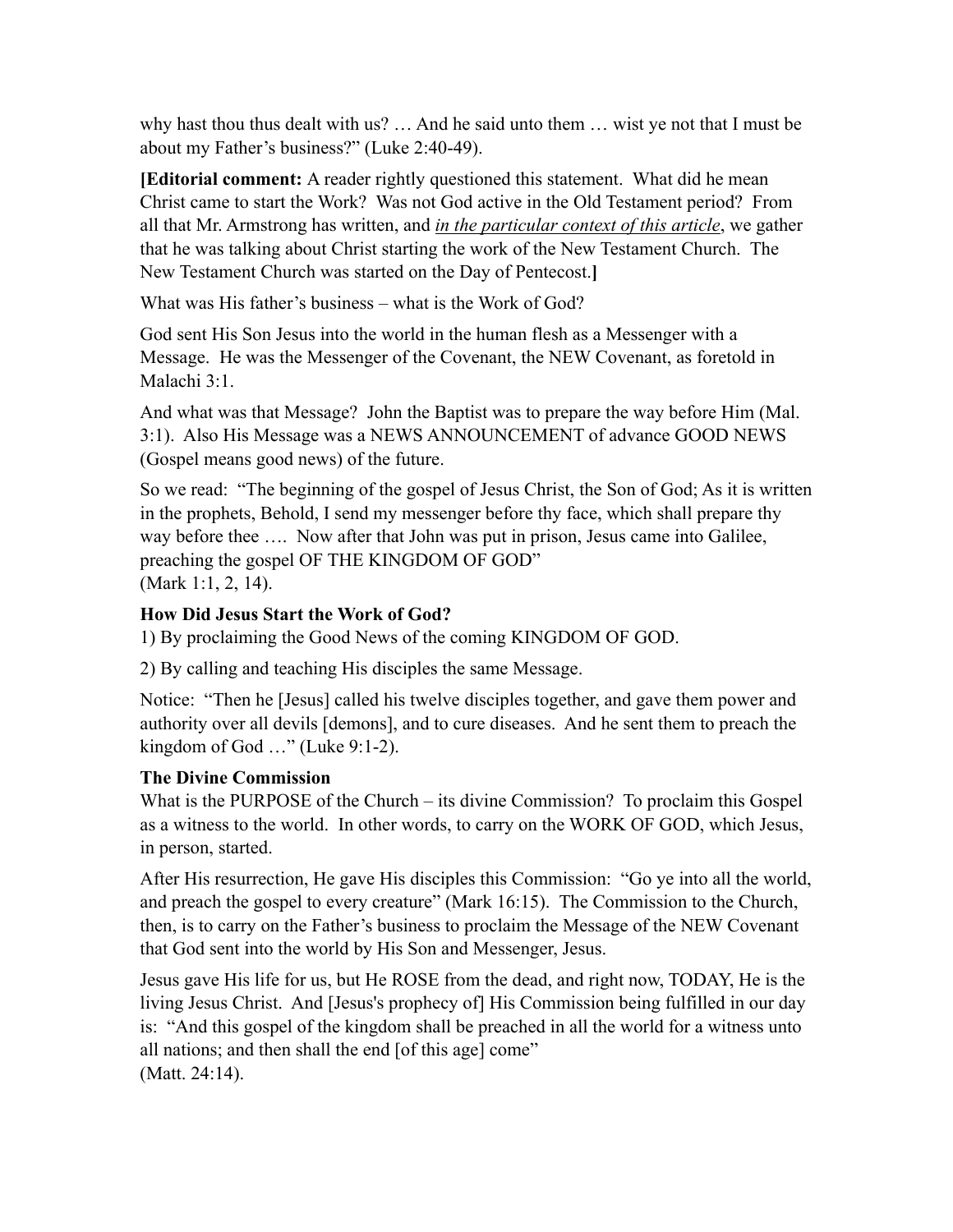# **How is it the "Body of Christ"**

The twelve disciples became the twelve original apostles. But HOW did they, with the other disciples, become "the BODY of Christ"?

While Jesus was starting the New Testament Work of God, He said, "I can of mine own self do nothing," and again, "The Son can do nothing of himself," and again, "… but the Father that dwelleth in me, he doeth the works" (John 5:30, 19; 14:10).

It was the power of God's Holy Spirit, dwelling in His individual human body, doing THE WORK OF GOD.

Without this same Spirit dwelling in them, His disciples would be utterly impotent. The very night before His crucifixion He said to them: "As the branch [of a grapevine] cannot bear fruit of itself, except it abide in the vine; no more can ye, except ye abide in me. I am the vine, ye are the branches … without me ye can do nothing" (John 15:4, 5). It is sap flowing from the vine into the branch that produces grapes. It is the Spirit of God and of the living Christ, flowing into the collective Body that is the Church that produces results.

After His resurrection, just before ascending to God's throne in heaven, Jesus commanded these apostles: "… that they should not depart from Jerusalem, but wait for the promise of the Father …" – that is, for the Holy Spirit, the same power that did the Work of God in Jesus' human body.

On the day of Pentecost, 31 A.D., this POWER of God did come and enter into the COLLECTIVE BODY – the Church – that now was to carry on the Work of God.

# **The Head of God's Church**

When Jesus ascended to the throne of God (the Father of the divine creating ruling governing Family) in heaven, He became the Head of the Church. Notice Ephesians 1:22, 23: "And hath put all things under his feet, and gave him to be the head over all things to the church, which is his body."

The CHURCH is composed of those who are the begotten CHILDREN OF GOD of the FATHER of the divine Family. One becomes a begotten SON of God upon receiving within him the Holy Spirit of God.

This Spirit comes from the very Person of God; it is, first of all, the impregnating LIFE of God – divine, eternal, ever living LIFE. As the physical sperm cell from the body of a human father begets a human embryo that develops into a fetus and later is born a human child, so the Spirit of God begets us into a state by which we are called, even now in this life, sons of God (1 John 3:2).

#### **Of What Composed**

And thus it is that the CHURCH is composed of those who are the children of God. That is why the CHURCH is the Church of GOD, even as the Old Testament Church was called "the congregation of Israel," the human children of Israel. (Ex. 12:3.)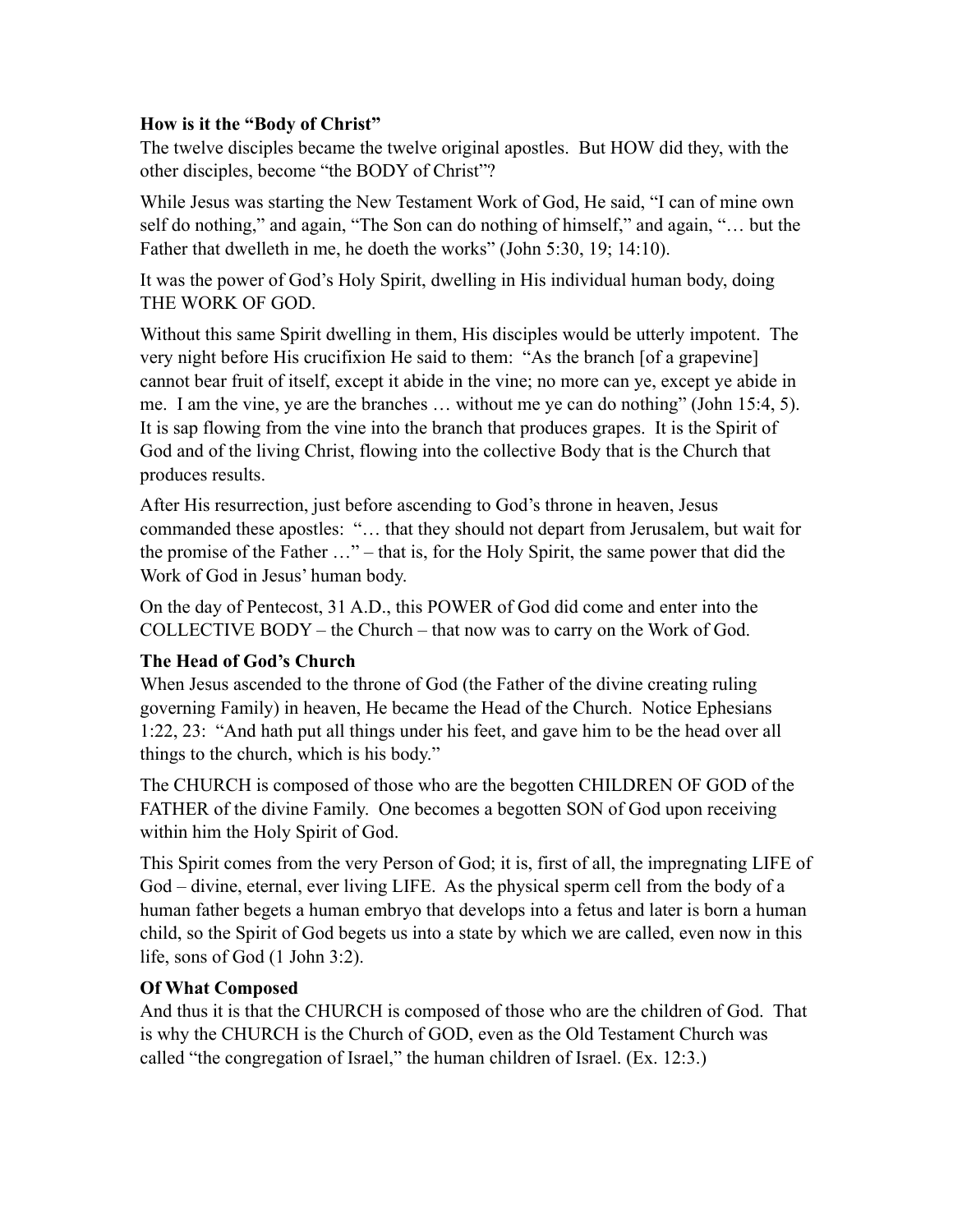That is why, also, one CANNOT PUT HIMSELF into the Church by "deciding to JOIN". When he becomes a son of GOD, by having and being led by the Spirit of God (Rom. 8:14), then God has PUT HIM INTO the Church by begetting him as a son of God.

"Joining" a group that calls itself a church, having one's name on the membership roll of some group calling itself a church, does not make one in true fact a member OF the Church Jesus founded. Here is positive proof: "But ye are not in the flesh, but in the Spirit, if so be that the Spirit of God dwell in you. Now if any man have not the Spirit of Christ, he is none of his" (Rom. 8:9).

I have shown that it is the living Christ who puts members into His Church and it is done BY the Holy Spirit. Notice, now, the conditions for receiving God's Spirit – Acts 2:38: "Repent, and be baptized every one of you in the name of Jesus Christ for the remission of sins, and ye shall receive the gift of the Holy Spirit." This is speaking of being baptized in water after which they shall receive the Holy Spirit, which, in turn, baptizes or puts them into the Church. Those who were so baptized on that day of Pentecost did receive God's Holy Spirit, and DID thereupon become the Church, and TO THEM, God "added to the church daily" (Acts 2:47).

# **The FOUNDATION of the Church**

Notice, now, the FOUNDATION upon which the Church is built. To the converts at Ephesus, who had been Gentiles, Paul was inspired to write: "Now therefore, ye are no more strangers and foreigners, but fellow citizens [of a GOVERNMENT] with the saints, and of the household [FAMILY] of God; and are built upon the foundation of the apostles and prophets, Jesus Christ himself being the chief corner stone" (Eph. 2:19-20).

Thus you see how the one and only true CHURCH is NOT an ORGANIZATION OF MEN, but a SPIRITUAL ORGANISM. Yet, that fact does not preclude organization.

#### **Is the Church Organized?**

But did Christ, the HEAD of the Church, ORGANIZE that Church? Does it have a definite form of organization?

Indeed He did and indeed it has!

First of all, the true Church of God is a spiritual organism. It is NOT a human organization. This spiritual organism is the "Body of Christ" existing for the PURPOSE of carrying on *the Work of God*.

The resurrected, eternally living Jesus Christ is the HEAD of the Church. The very fact the Church has a Head implies organization. The living Christ directs, leads, inspires, and blesses the Church in doing God's Work.

But it is a BIG, WORLDWIDE WORK [that the Church is involved in]. If every individual in it goes out alone, independently, trying to carry out the entire divine Commission in whatever way he sees fit, we shall have confusion, a house divided against itself.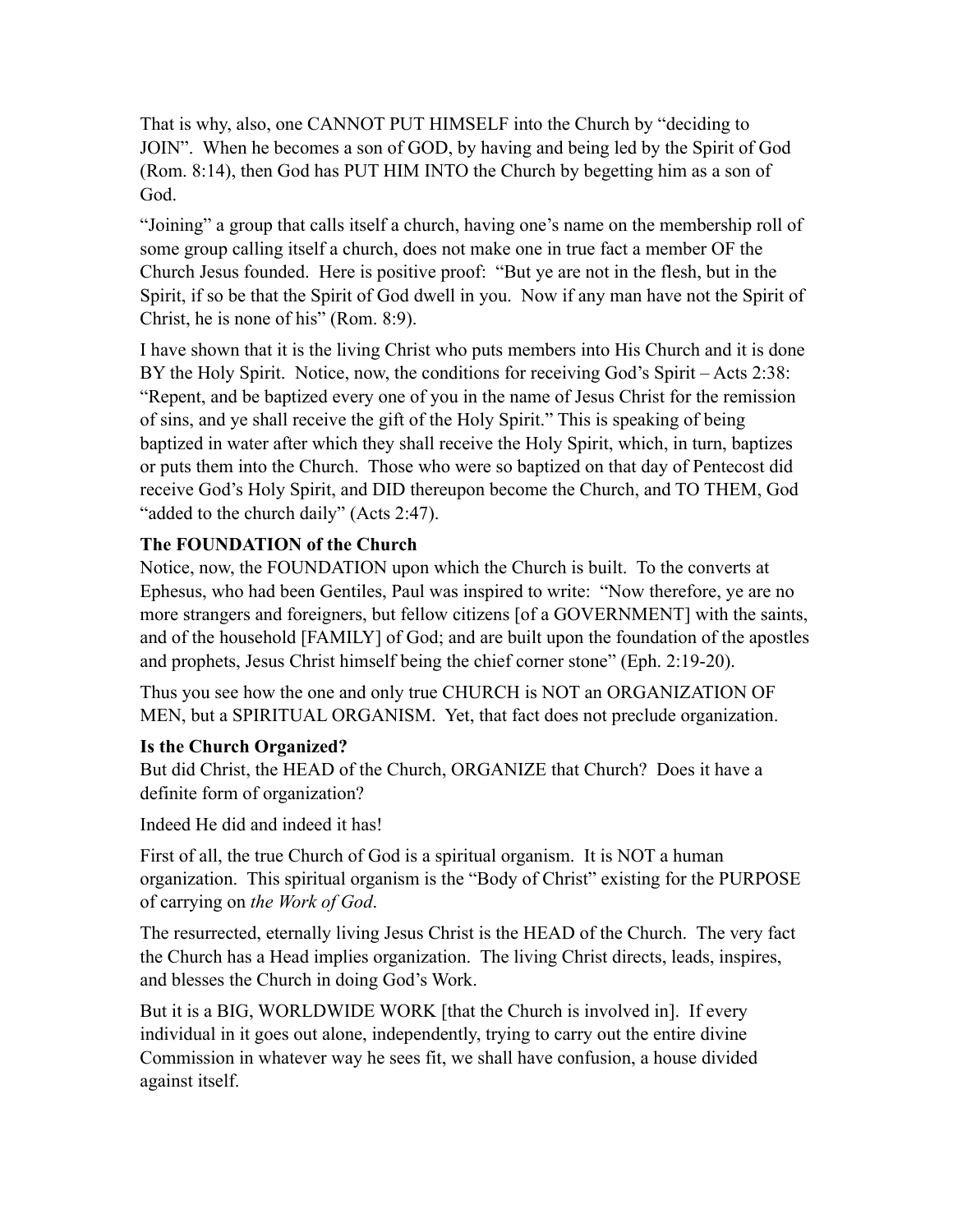# **Even Nature Is Organized**

God is CREATOR. Everything God has created in nature is ORGANIZED. Take a sturdy, beautiful oak tree. It has a root system in the ground. It has a main trunk. It has major branches joining to that trunk, smaller branches joined to them, still smaller branches joined to each minor branch, and finally the twigs joined to the smallest branches, but they are all joined together as a system.

Jesus used the example of the vine. He is the Vine … we the branches. Unless we are joined systematically to the Vine, we can produce NOTHING (John 15:5). In a grape vine, there is ORDER, SYSTEM organization.

The whole WORK OF GOD functions toward the restoration of what has been taken away from the earth – the GOVERNMENT OF GOD. The Kingdom of God IS that government. That government is an ORGANIZED government.

God's form of government is government from the top down. God the Father is the extreme top. Under Him is the living Christ, administering God's Government as God directs.

# **Government in the Church**

And Jesus has set ORGANIZATION – government order in the Church, under Him. God compares this organized Body of Christ to a BUILDING:

"Now therefore ye … are built upon the foundation of the apostles and prophets, Jesus Christ Himself being the chief corner stone; in whom all the building fitly framed together groweth unto an holy temple in the Lord: in whom ye also are builded together for an habitation of God through the Spirit" (Eph. 2:19-22).

The living Christ, Head of the Church, has PUT the various administrators, officers, and members into the Church As HE HIMSELF CHOSE. Not as a man chooses for himself.

# **Administrators AS GOD CHOSE**

"And he gave some, apostles; and some, prophets; and some, evangelists; and some, pastors and teachers". Why? For what PURPOSE? "For the perfecting of the saints, for the WORK of the ministry, for the edifying of the BODY OF CHRIST: till we all come in the UNITY of the faith, and of the knowledge of the Son of God, unto a perfect man, unto the measure of the stature of the fullness of Christ … speaking the truth in love, may grow up into him in all things, which is the head, even Christ: from whom the WHOLE BODY FITLY JOINED TOGETHER AND COMPACTED by that which every joint supplieth, according to the effectual working in the measure OF EVERY PART [each individual member], maketh increase of the body unto the edifying of itself in love" (Eph. 4:11-16).

Christ has, indeed, *organized His Church*, *so fitly* joined together as a physical building put together with the precision of every part of the most expert craftsmen.

He chose the chief administrators, *UNDER* Him. God's government is government *FROM THE TOP DOWN*.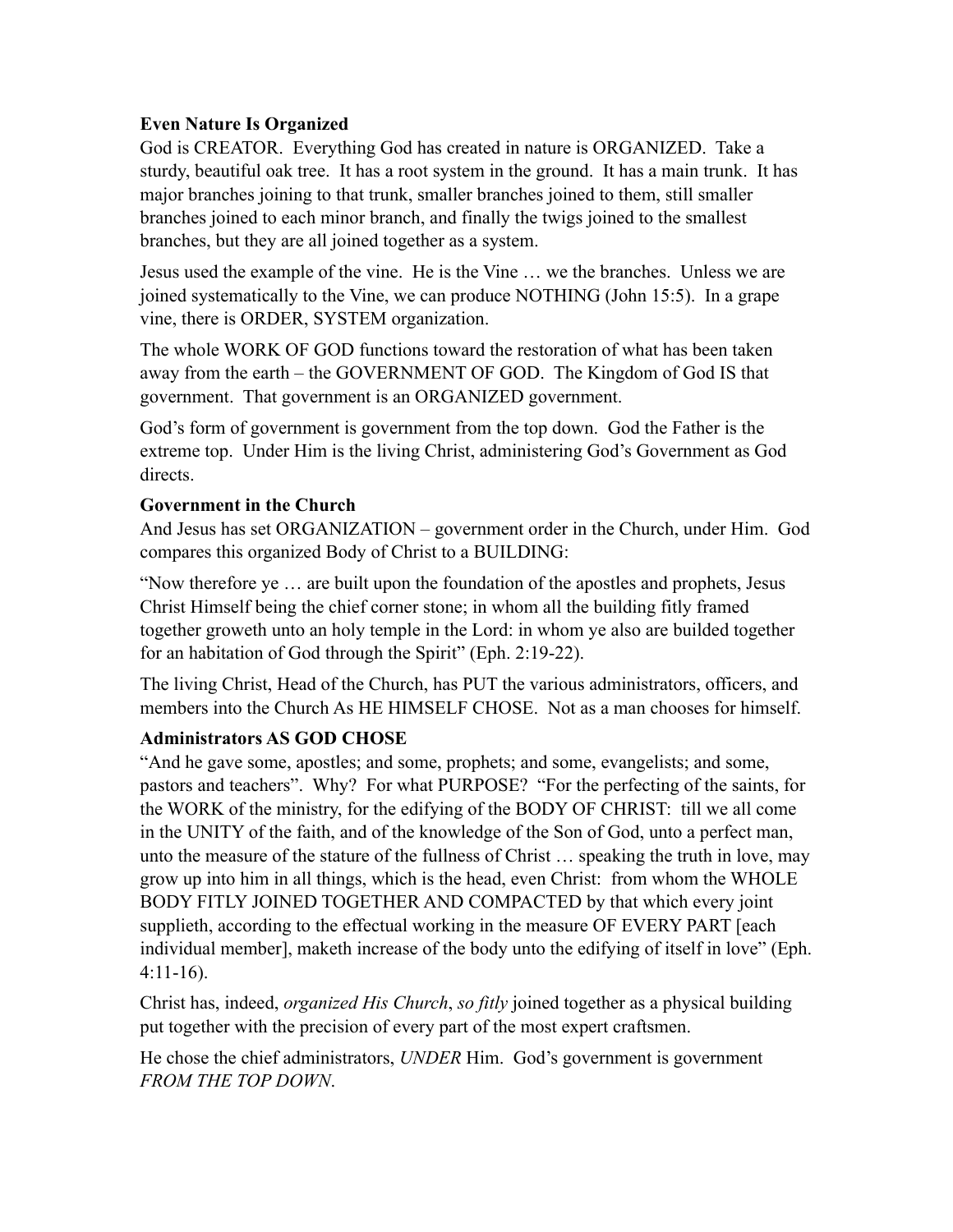All do not have the same office. And God has given various members in His Church special TALENTS, as gifts by and through His Spirit, and aptitudes, each for his part as CHRIST has chosen, in the ORGANIZED EFFORT of carrying on Christ's WORK.

God gives these special talents, aptitudes for certain phases of administration in His Work, as HE wills, but also according to each one's natural aptitudes.

Notice the parables of the pounds and of the talents.

First, the parable of the talents. "For the kingdom of heaven [Matthew uses the term Kingdom of heaven, while Mark, Luke and John all use the term Kingdom of God. They are the same. Not a kingdom IN heaven, but "OF" denoting ownership] is as a man traveling into a far country, who called his own servants, and delivered unto them his goods. And unto one he gave five talents, to another two, and to another one; to every man according to his several ability" (Matt. 25:14-15).

Notice, there was something given to each. The parable pictures Jesus, of course, going to heaven to be coronated as King of kings and Lord of lords, after which He will return to RULE the earth, administering the Government of God over all nations. His own servants are His converted children of God – His Body, the Church. What He is giving them is spiritual gifts to equip each for his individual part in God's WORK.

But notice, please, He gave these additional spiritual goods, gifts, or tools, "to every man according to his several ability; that is, according to his natural physical aptitudes or abilities. On His return as World Ruler, He called each servant to accounting as to HOW WELL each had done with what Christ had given him to do.

By comparison of this parable with that of the pounds in Luke 19:11-27, you will see that God judges us according to how well we do in proportion to what we have to do with. These servants were to "occupy" or carry on the Work till He returns.

#### **Special Spiritual Gifts**

Now notice more about the spiritual GIFTS God gives those in His Body, doing His WORK, in

1 Corinthians 12: "Now concerning spiritual gifts, brethren, I would not have you ignorant."

Yet most people are in total ignorance of these gifts and of their meaning and uses. Continue:

"Now there are diversities of gifts, but the same Spirit. And there are differences of administrations, but the same Lord. And there are diversities of operations, but it is the same God which worketh all in all" (vv. 4-6). It is the same God WORKING in the "Body of Christ," the Church. HE does the Work of God, by the one Spirit of God, IN the collective Body called out of the world as His instrument doing His Work.

Notice carefully, in this Work of God, which He WORKS in us by His Spirit, there are different gifts, BECAUSE there are various and different administrations, in administering God's Work; different offices, different kinds of jobs. There are various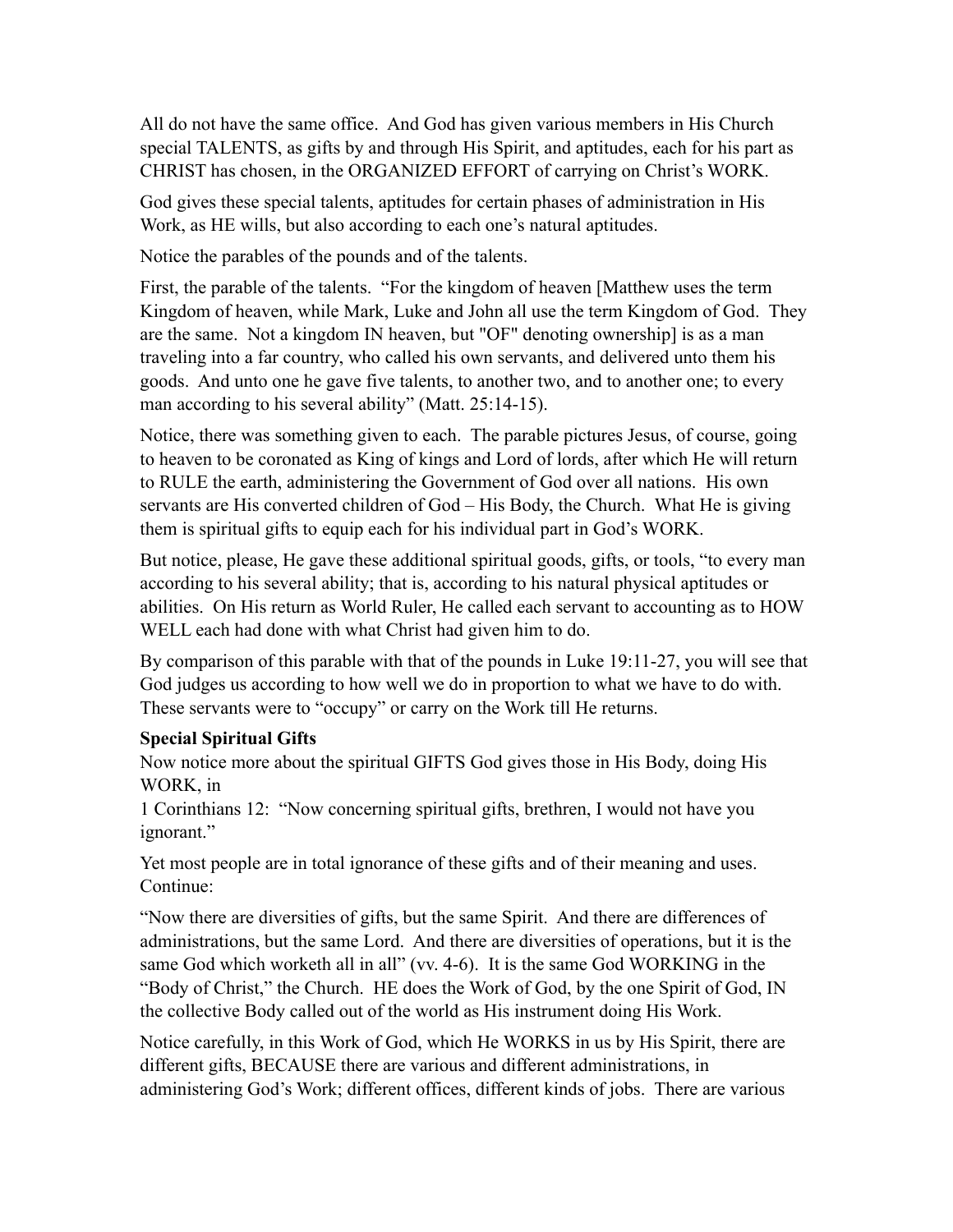and different OPERATIONS in carrying on the Work. These require various and different aptitudes and abilities in various and different members in the Body.

# **GOD Chooses Each Member's Job**

We do not all do the same job!

These special spiritual gifts are given "to profit withal". That is, to profit THE WORK – [and the individual, as he/she participates or gets involved in the Work].

These gifts are aptitudes, or spiritual "tools" to use in doing the Work, not ornaments to embellish the person, as some have seemed to think, bragging about the least of the gifts.

God Himself decides which gifts to give each member: "But all these [gifts] worketh that one and the selfsame Spirit, dividing to every man severally as HE will" (vs. 11).

Continue: "For the body [of Christ, the Church] is not one member, but many. If the foot shall say, Because I am not the hand, I am not of the body; is it therefore not of the body?" (vv. 14-15.)

If one young man has been given special aptitude for a certain more or less routine office job, that is actually a big help in the whole organized Work, he is doing HIS PART in the Work. But is each one free to decide whether he will be the apostle, or the pastor, or a teacher, or a routine office worker making it possible for them to do their jobs?

Here is your answer: "But now hath GOD set the members every one of them in the body, as it hath pleased HIM" (vs. 18).

But what if one is placed, by those God has set over him, in an office that this individual considers very unimportant, not honorable enough to suit his vanity?

Here's the answer: "Nay, much more those members of the body, which seem [to us] to be more feeble, are necessary: and those members of the body, which we think to be less honorable, upon these we bestow more abundant honor and our uncomely parts have more abundant comeliness … but GOD hath tempered the body together … THAT THERE SHOULD BE NO SCHISM [division] IN THE BODY …. Now ye are the body of Christ, and members in particular. And GOD hath set some in the church, first apostles, secondarily prophets, thirdly teachers, after that miracles, then gifts of healing, helps, governments, diversities of languages. Are all apostles? are all prophets? are all teachers? are all workers of miracles? … but covet earnestly the best gifts …" (vv. 22-31).

We might mention at this point that in local churches during the first century, local elders were ordained. It is evident that some of these were ministers, that is, preachers and some evidently were not preachers, but merely leaders or teachers.

# **New Testament Officials in Order of Rank**

In the New Testament there are three terms used for preachers or ministers: elders, bishops, overseers. All three mean the same. Yet some elders were apostles or evangelists, but most elders were NOT apostles or evangelists. Putting all New Testament passages together, the ADMINISTRATIVE offices, in turn, communicated to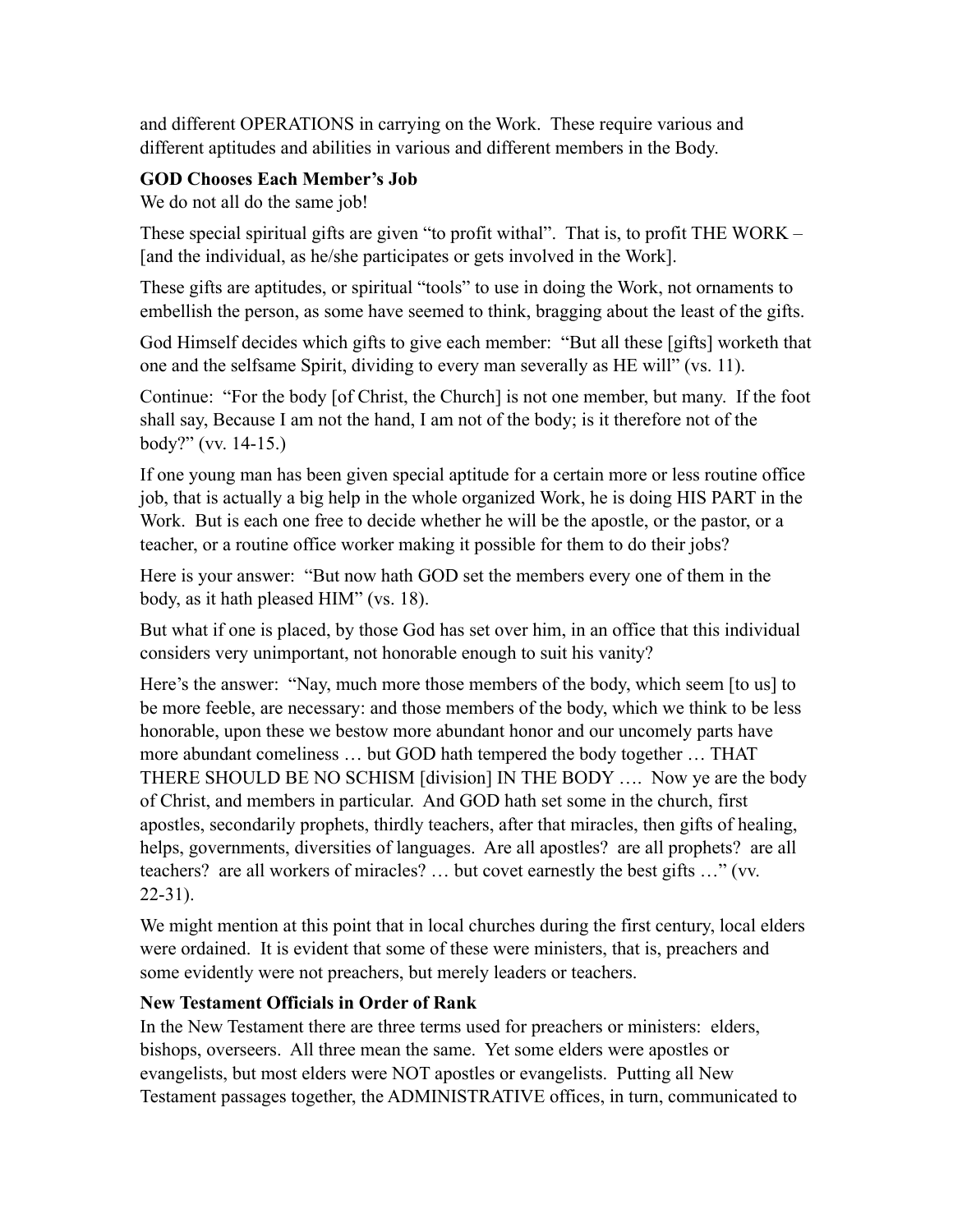the apostles. Today God's instruction to the Church is complete, in the written Scriptures; pastors; preaching elders; and local non-preaching elders and teachers. There also were deacons and deaconesses, appointed to take care of physical duties.

Now I have shown that the true Church of God is NOT a human organization or corporation, but a spiritual organism, composed of all who have and are being led by the Holy Spirit of God abiding in them. Yet the Church is ORGANIZED.

# **Is It Wrong to Incorporate?**

What about incorporating according to the civil laws of man? The answer is: God instructs His Church to be subject to the powers of man's government over him.

When in our time the Work of God was small there was no need of being incorporated. This Work was NOT incorporated until it became necessary in order to deal with the world in carrying out the Commission to go to the world with Christ's Gospel. The Work [had] grown worldwide and very large, and human governmental laws would not allow it to function without incorporating.

But is the corporation the Church? IT IS NOT! The Church existed as a spiritual organism, organized as CHRIST organized it (NOT organized on any human plan), and it carried on the SAME Work of God, with the SAME divinely directed organization BEFORE it incorporated as it does today. It is organized according to GOD'S pattern, not man's legal corporate pattern.

Now some questions naturally emerge.

Can one who does not know of the true organized Body doing God's Work, and therefore is outside of it, be a member of the true Church which Christ built? The answer is yes, for it is possible for one to have truly repented, believed, and received God's Spirit and be following that Spirit as far as he sees and understands who does not know of the organized Work Christ is using today. But surely God's Spirit in him would lead one, in due time, into his part in the organized Body [that] the living Christ is directing.

Is it possible that one who has joined a sect, church, or denomination NOT doing God's Work, might be truly converted, and led by God's Spirit in him? The answer is YES – I have known of a few. But in every case, either they came INTO the organized spiritual organism Christ is using in the real Work of God or, when their eyes were opened to further light and truth, they rejected it and LOST the Spirit of God. And this was amply demonstrated by the fruits.

If other questions present themselves to readers, we shall be glad to answer privately if you will write the questions and send them to us via our contact page, [Contact Us](http://66.147.244.197/%257Ebiblefun/?page_id=33).

Through His Holy Spirit God gives His children "light" – TRUTH to walk in the light, "lest darkness come upon you."

I have not been called to sit in judgment of others, but to follow Christ as He leads and directs, and witness to the true light. Hundreds of millions have now HEARD, SEEN, or